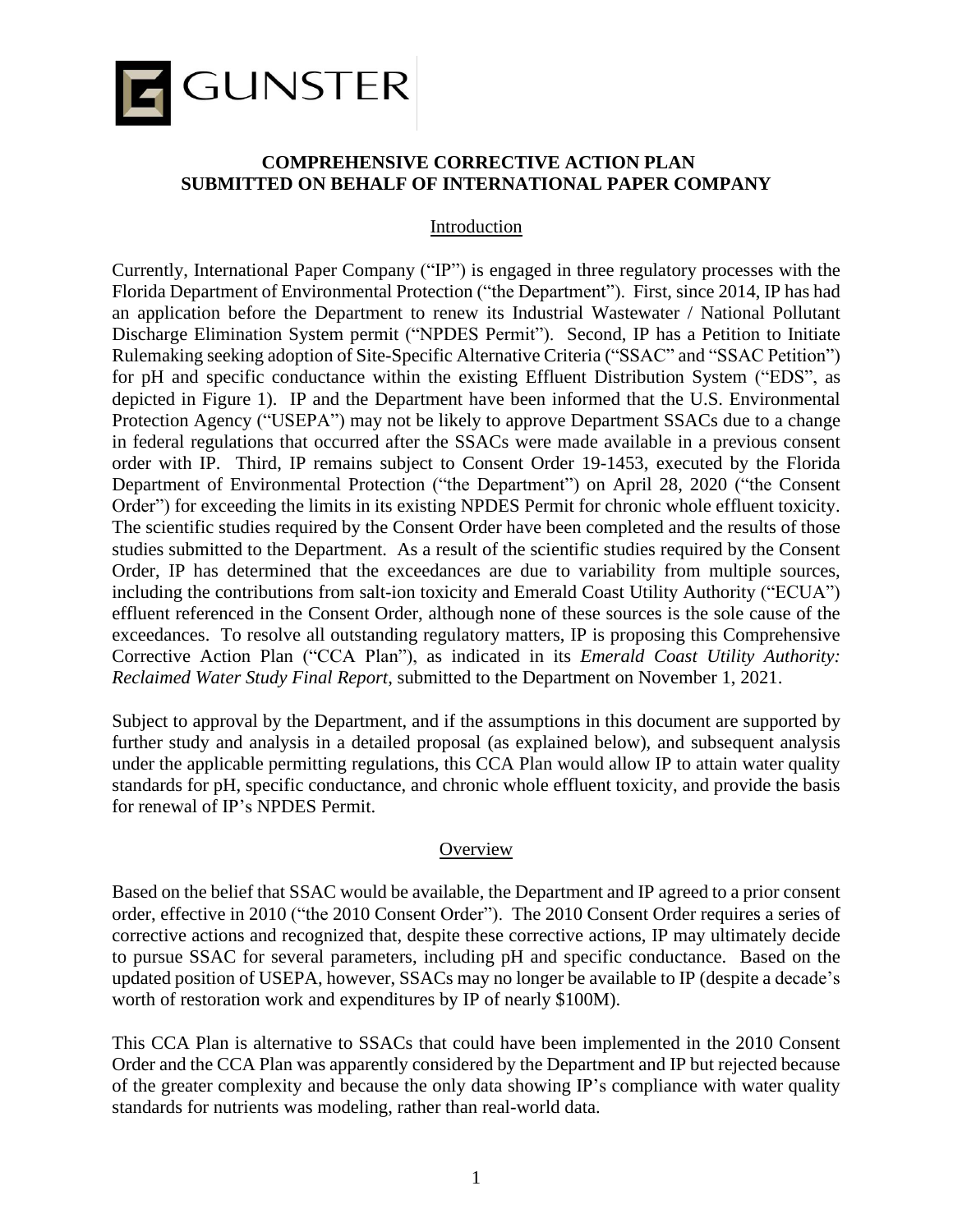Today, a decade's worth of monitoring has proven that the receiving waters of IP's effluent (EDS and Upper Perdido Bay) are achieving applicable numeric nutrient criteria. The CCA Plan can therefore be viewed as the plan IP and the Department would have selected in 2010, if they had foreknowledge of USEPA's change in position on SSACs like those proposed by IP, and with ten years of long-term monitoring data on nutrient impacts in Upper Perdido Bay, or lack thereof.

IP's CCA Plan is based on an expansion of the EDS footprint – IP believes through construction of a new berm south of the southernmost existing berm to the north of Tee and Wicker lakes (subject to the Detailed Proposal) – where the freshwater wetlands transition to marine waters. The berm would contain one or more discharge points into marine waters, and compliance with water quality standards would be measured against the Department's marine standards. IP would expect to provide mitigation for the entire EDS: the expanded wetland area as well as areas in the existing EDS for which there was no previous mitigation. As explained in more detail below, approval of the CCA Plan would occur in two or three phases: (a) submission of a detailed proposal; (b) submission of applications for an Environmental Resource Permit under s. 373.4131, Fla. Stat., ("ERP") and State 404 Program permit ("404 Permit") pursuant to s. 373.4146, Fla. Stat.; and (c) submission of a revised NPDES Permit application.

#### Sequence and Description of Events

#### **Detailed Proposal**

The Detailed Proposal would include the first complete articulation of the proposal including a high-level design prepared by qualified contractors, a regulatory plan, preliminary information related to the ERP and 404 permit applications, and specific deadlines for subsequent phases.

Because qualified engineers have only recently been engaged, no preliminary assessment is possible in this CCA Plan of the level of design or potential supporting documents that would be included in the Detailed Plan related to design and construction, other than the inclusion of such documents in the Detailed Plan.

IP anticipates collaborating with the Department on the regulatory plan before including it in the Detailed Proposal. At a minimum, the regulatory portion of the Detailed Proposal would include proposed locations for measuring compliance with marine water quality standards and address whether any water requiring a 404 Permit are waters for which the U.S. Army Corps of Engineers ("USACE") retains permitting jurisdiction under the River and Harbors Act.<sup>1</sup>

At this time, IP anticipates the following activity would be included in the Detailed Proposal related to the ERP and 404 permit applications.

<sup>&</sup>lt;sup>1</sup> It is not currently known whether the berm location and point of compliance will occur within the 300-foot buffer retained by the USACE around tidal waters.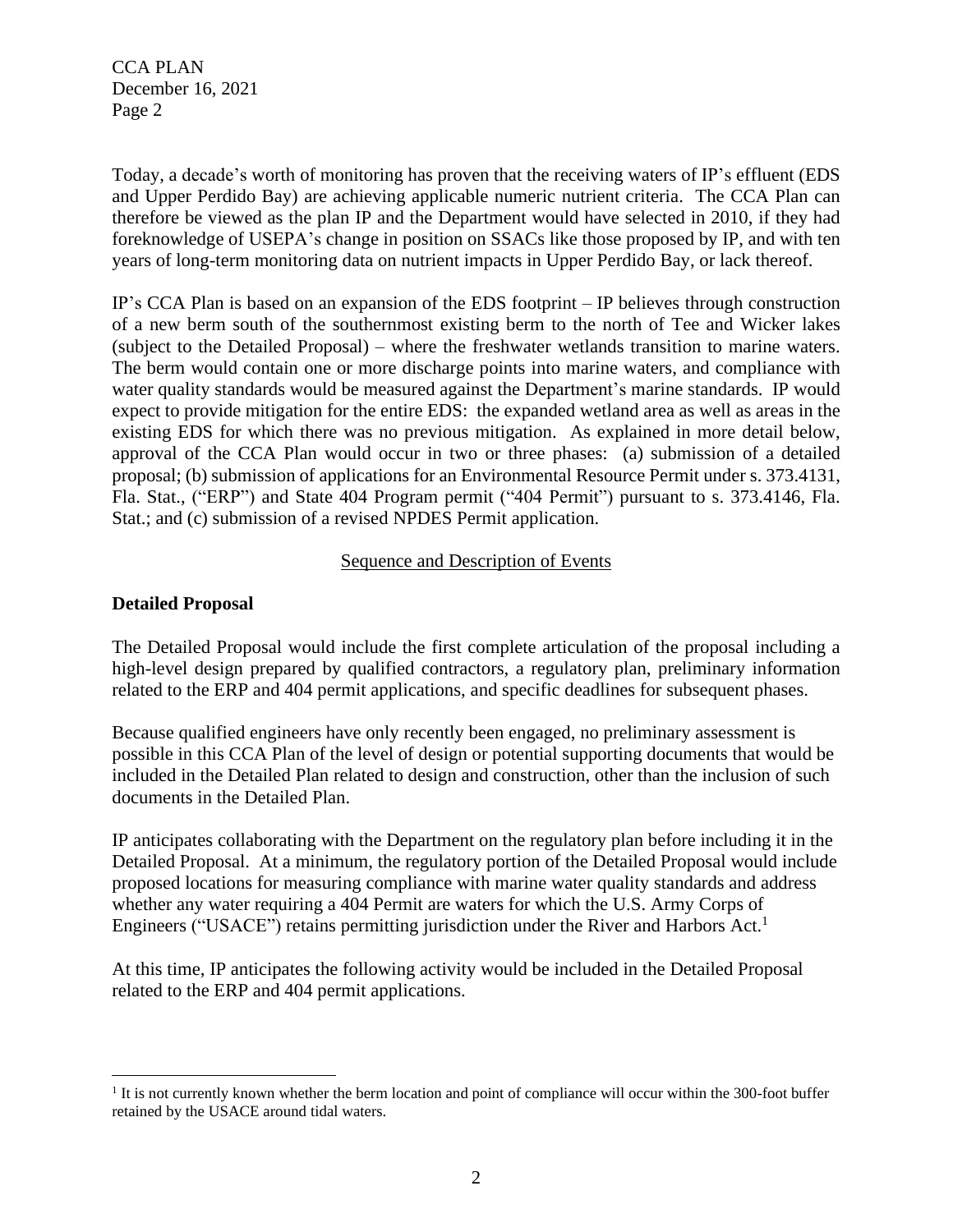- Preliminary Delineation of the Jurisdictional Area of the EDS: A preliminary delineation of the jurisdictional impact area of the EDS will need to be completed through a combination of remote sensing, unmanned aerial reconnaissance, and some ground truthing. The jurisdictional area includes all freshwater EDS areas that currently receive effluent that were jurisdictional wetlands prior to initiation of this proposed project. This area would exclude pre-effluent delineated uplands and any areas within the EDS that were previously mitigated for under the June 28, 2010 404 permit. A desktop approximation of the predominantly freshwater and predominantly marine waters is provided in Figure 1. The approximate total area of the freshwater portion of the EDS presented in Figure 1 is 906 acres, of which approximately 42 acres was delineated as upland. The final jurisdictional impact area will depend on the alternative that is chosen. For instance, construction of a fifth berm with a single outlet point would reduce the total jurisdictional impact area from what is currently impacted. The total compensatory mitigation needed to offset proposed impacts will be based on a variety of factors, including previously conducted mitigation measures associated with historical 404 permit and ERP specifications.
- Draft Purpose and Need: The Detailed Proposal will include a background synopsis that details the 2010 Consent Order, removal of effluent from Elevenmile Creek and diversion into the EDS, and why pH and specific conductivity water quality standards cannot be achieved. The results of the investigation into the chronic whole effluent toxicity exceedances will be summarized. Development of the purpose and need will be an intentional process as the statement will guide the alternatives analysis. IP anticipates that the need and the purpose is to meet state water quality standards for pH, specific conductance, and chronic whole effluent toxicity.
- Draft Alternatives Analysis:The draft alternatives analysis is needed for the preapplication meeting, so extensive analyses would not be necessary at the Detailed Proposal stage. Within each alternative there will be a discussion of the anticipated direct, secondary, and cumulative impacts of the alternative as well as avoidance and minimization efforts, a comparison of impacts among the alternatives, and an explanation for how the alternative meets or does not meet the purpose and need. Because no other alternatives are currently known to IP that would achieve state water quality standards, it is possible that the alternatives analysis only includes a preferred alternative and a no-action alternative.
- Environmental Considerations: The joint permit application (62-330.060(1) Sec.D) requires a detailed environmental considerations evaluation. Several of these considerations were evaluated during the initial permitting process but may need to be updated depending on the alternative selected for implementation. Many of these evaluations were completed during the initial 404 permitting process, and IP proposes to rely upon several historical studies and determinations to support the preferred alternative; updates to historical studies will be conducted as necessary.
	- o Avoidance and Minimization
	- o Fish, Wildlife, Listed Species, and their Habitats
	- o Water quantity impacts to wetlands and other surface waters
	- o Public Interest Test
	- o Water Quality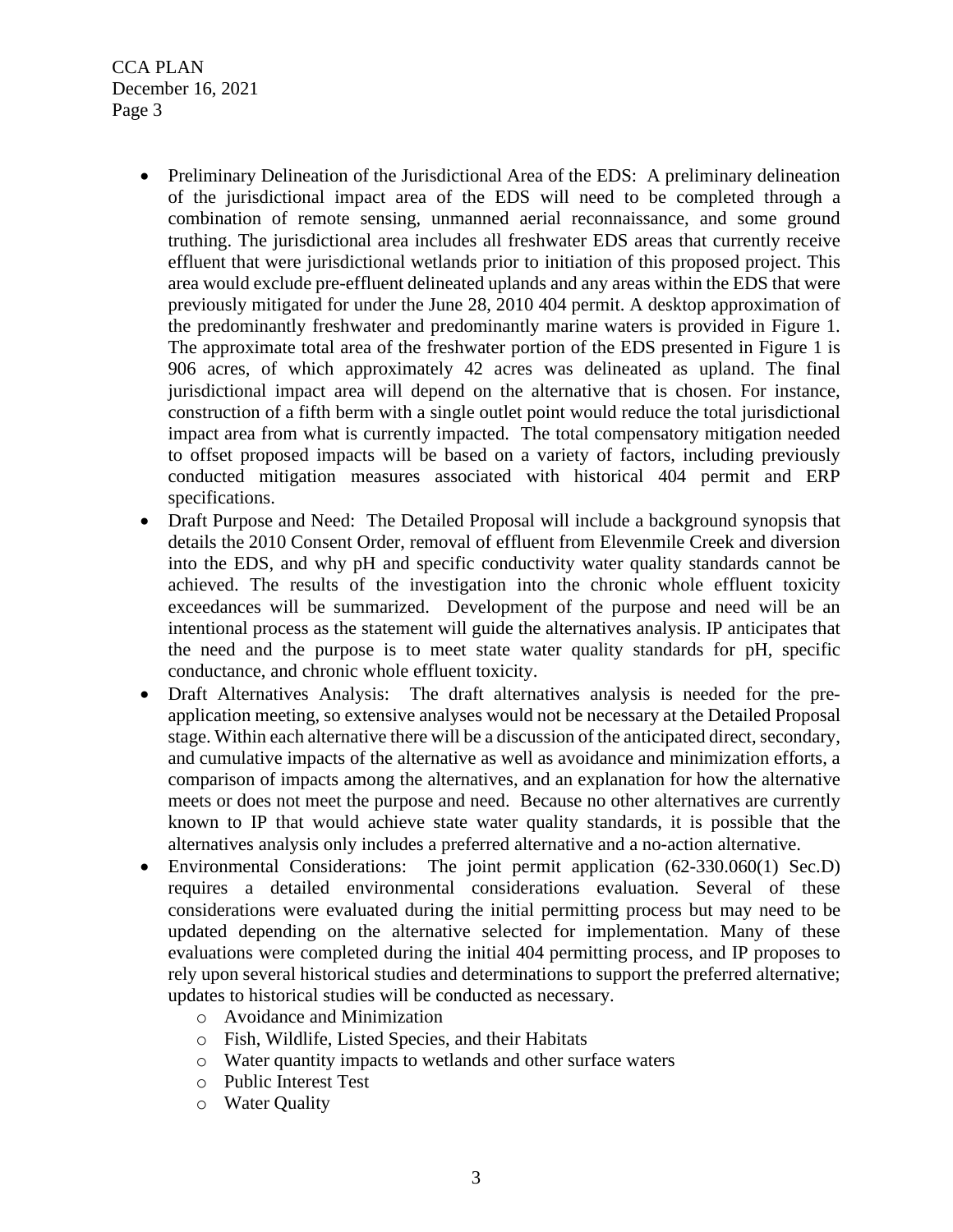- o Secondary Impacts
- o Cumulative Impacts
- o Mitigation Plan

IP proposes submission of the Detailed Proposal no later than **March 31, 2022**. IP anticipates that Departmental approval would be necessary before proceeding with the next phase.

The Detailed Proposal would include specific deadlines for IP to submit applications for ERP and 404 Permits and to submit a revised NPDES Permit application. IP proposes that the Consent Order would be modified after receipt of the Detailed Proposal to incorporate the specific deadlines for submitting the ERP and 404 Permit Applications and submitting a revised NPDES Permit application. Such a modification would be necessary before August 13, 2022, the current completion date required in the Consent Order. <sup>2</sup>

IP's timeline would be based on the number of days from the pertinent Departmental action, such as approval of the Detailed Proposal or final agency action on permit applications, rather than a fixed dates. For example, a deadline for IP to submit ERP and 404 applications would be stated as "Within XX days of the Department's approval of the Detailed Proposal, IP shall submit the ERP and 404 permit applications described in the Detailed Proposal." If the Department believes fixed dates are necessary, then any delay by the Department would trigger a commensurate delay (i.e., a day-for-day delay) of subsequent IP deadlines, without the requirement for notification under the applicable force majeure provision, as found in paragraph 37 of the Consent Order. IP anticipates that any delay by IP in meeting deadlines imposed under a modification to the Consent Order would subject IP to penalties, as found in paragraph 29.b. of the Consent Order.

## **ERP and 404 Permit Applications**

ERP and 404 permit applications would be submitted after one or more pre-application meetings. IP would compile any data and information needed for permit applications.Data will include jurisdictional delineations, previous permits, previous consultations with agencies, especially U.S. Fish and Wildlife Service, and identification of available mitigation. Any required consultations will be conducted.

IP anticipates submitting the permit application utilizing form 62-330.060, F.A.C. Once the permit is submitted and is considered "Administratively Complete", a public notice of the permit request will be sent out. This public notice will be sent directly to the USEPA, State Historic Preservation

<sup>&</sup>lt;sup>2</sup> This date is based on a 224-day period between the petition filed challenging the Consent Order on July 21, 2020, through the Department's publication of the Final Order resolving the challenge on March 2, 2021. Other approaches to modifying the timeline in the Consent Order are possible, but because the CCA Plan includes Departmental actions beyond the control of IP and potentially beyond the control of the Department (if the 404 Permit must be obtained from the USACE), any such alternate approach would require extension of the interim limits in paragraph 21, Table 1, of the Consent Order through the Department's final agency action on the revised NPDES Permit application.